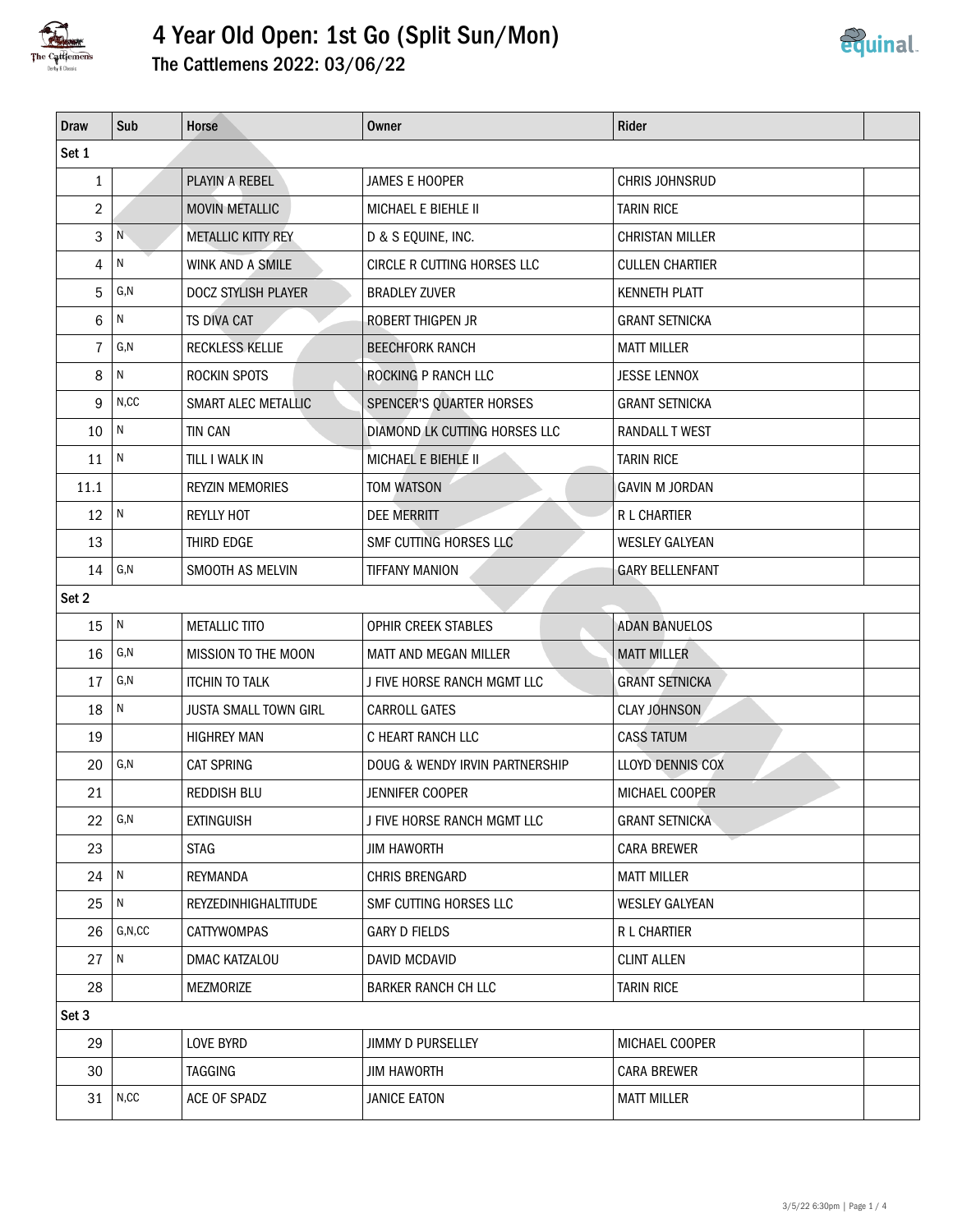

## 4 Year Old Open: 1st Go (Split Sun/Mon) The Cattlemens 2022: 03/06/22



| <b>Draw</b> | Sub            | Horse                    | Owner                               | Rider                    |  |  |
|-------------|----------------|--------------------------|-------------------------------------|--------------------------|--|--|
| 32          | $_{\rm CC}$    | SHUTUP N HISS ME         | JEFFREY W FOLAND                    | <b>GEOFFREY SHEEHAN</b>  |  |  |
| 33          |                | ONE WAY OR ANUTHER       | <b>PAT &amp; LISA TAYLOR</b>        | LLOYD DENNIS COX         |  |  |
| 34          | N, CC          | THA GIRL NEXT DOOR       | ROBERT MASTERSON                    | <b>JAMES PAYNE</b>       |  |  |
| 35          | $\overline{N}$ | PRETTIEST PENNY          | ELIZABETH PARA                      | <b>GRANT SETNICKA</b>    |  |  |
| 36          |                | <b>MAVRIK</b>            | ANDERSON CATTLE CO                  | R L CHARTIER             |  |  |
| 37          | G              | DMAC TAKE THE BET        | <b>DAVID MCDAVID</b>                | <b>CLINT ALLEN</b>       |  |  |
| 38          | G, N, CC       | <b>FLASH N SANN</b>      | <b>BILLIE AYLESWORTH</b>            | <b>CLAY JOHNSON</b>      |  |  |
| 39          | $\overline{N}$ | <b>KONNA</b>             | MILNER ENTERPRISE LLC               | <b>TATUM RICE</b>        |  |  |
| 40          | G              | TOO MUCH TOO SUEN        | ROSE VALLEY RANCH                   | LANCE COOPER             |  |  |
| 41          |                | LOOKING STUNNING         | TJ GOOD                             | LLOYD DENNIS COX         |  |  |
| 42          |                | <b>STEVI NICKS</b>       | <b>BILL LACY</b>                    | CHRIS JOHNSRUD           |  |  |
| 43          | cc             | <b>STARDUSTH</b>         | LEE SWEEM                           | <b>HAYDEN UPTON</b>      |  |  |
| Set 4       |                |                          |                                     |                          |  |  |
| 44          | $\overline{N}$ | <b>STEVIES TIME</b>      | SINKING CREEK CUTTING HORSES        | JAMES BRADLEY MITCHELL   |  |  |
| 45          | G              | <b>BOOMKITTY</b>         | <b>RUSS DE CORDOVA</b>              | <b>JAMES PAYNE</b>       |  |  |
| 46          | ${\sf N}$      | HOTT PREVIEW             | <b>EDDIE YOUNG</b>                  | ED FLYNN                 |  |  |
| 47          | N, G           | <b>METTALIC DUECE</b>    | DEBORAH S HEROLD                    | R L CHARTIER             |  |  |
| 48          |                | WINDSOMCASH              | KATHLEEN MOORE                      | LLOYD DENNIS COX         |  |  |
| 49          | $\mathsf{N}$   | LOU LOU METALLIC         | KATHLEEN MOORE                      | <b>JAMES PAYNE</b>       |  |  |
| 50          | $_{\rm CC}$    | <b>HOT HUCKLEBERRY</b>   | <b>BELLE TERRE RANCH</b>            | MISSY JEAN ETHERIDGE     |  |  |
| 51          | $\mathsf{N}$   | <b>KR FANCY STYLIN</b>   | <b>KREBS RANCH INC</b>              | <b>KENNETH PLATT</b>     |  |  |
| 52          | $\mathsf{N}$   | PLAYGIRLS KITTEN         | THOMAS G PETERSON                   | <b>GRANT SETNICKA</b>    |  |  |
| 53          | $\mathsf{N}$   | SMOOTH TALKIN SISTAH     | <b>NORTH STAR RANCH</b>             | <b>FONS DE BARBANSON</b> |  |  |
| 54          | G,N            | <b>CATTY SHENANIGANS</b> | <b>TYE BACA</b>                     | <b>CLAY JOHNSON</b>      |  |  |
| 55          | G, N, CC       | RT EL PRIMERO            | <b>GARY &amp; MICHELLE REICHART</b> | PAUL HANSMA              |  |  |
| 56          | G, N           | SUMMERS GETTIN HOT       | ROCKING P RANCH LLC                 | <b>JESSE LENNOX</b>      |  |  |
| 57          | G              | POP SMOKE                | RPX ENTERPRISES LLC                 | <b>CULLEN CHARTIER</b>   |  |  |
| 58          | N              | NAVAHO ROAN              | J C JACKMAN                         | <b>CHRISTIAN MILLER</b>  |  |  |
| Set 5       |                |                          |                                     |                          |  |  |
| 60          | $\mathsf{N}$   | <b>DIVAREY</b>           | MARY E LATTIMORE                    | <b>BRUCE L MORINE</b>    |  |  |
| 61          | G, CC          | SMOOTHE TALKIN           | BRUMBAUGH/QUIRK PARTNERSHIP         | <b>ADAN BANUELOS</b>     |  |  |
| 62          | G,N            | <b>REMESSES II</b>       | J FIVE HORSE RANCH MGMT LLC         | <b>GRANT SETNICKA</b>    |  |  |
| 63          | N              | <b>CRUSHINN IT</b>       | MITCHELL EQUINE HOLDINGS, LLC       | <b>MACKIE HURSH</b>      |  |  |
| 64          | ${\sf N}$      | <b>TWISTED BELIEVER</b>  | <b>BEECHFORK RANCH</b>              | <b>CASS TATUM</b>        |  |  |
| 65          | $\sqrt{N}$     | STARRY EYEDD             | CIRCLE R CUTTING HORSES LLC         | <b>CULLEN CHARTIER</b>   |  |  |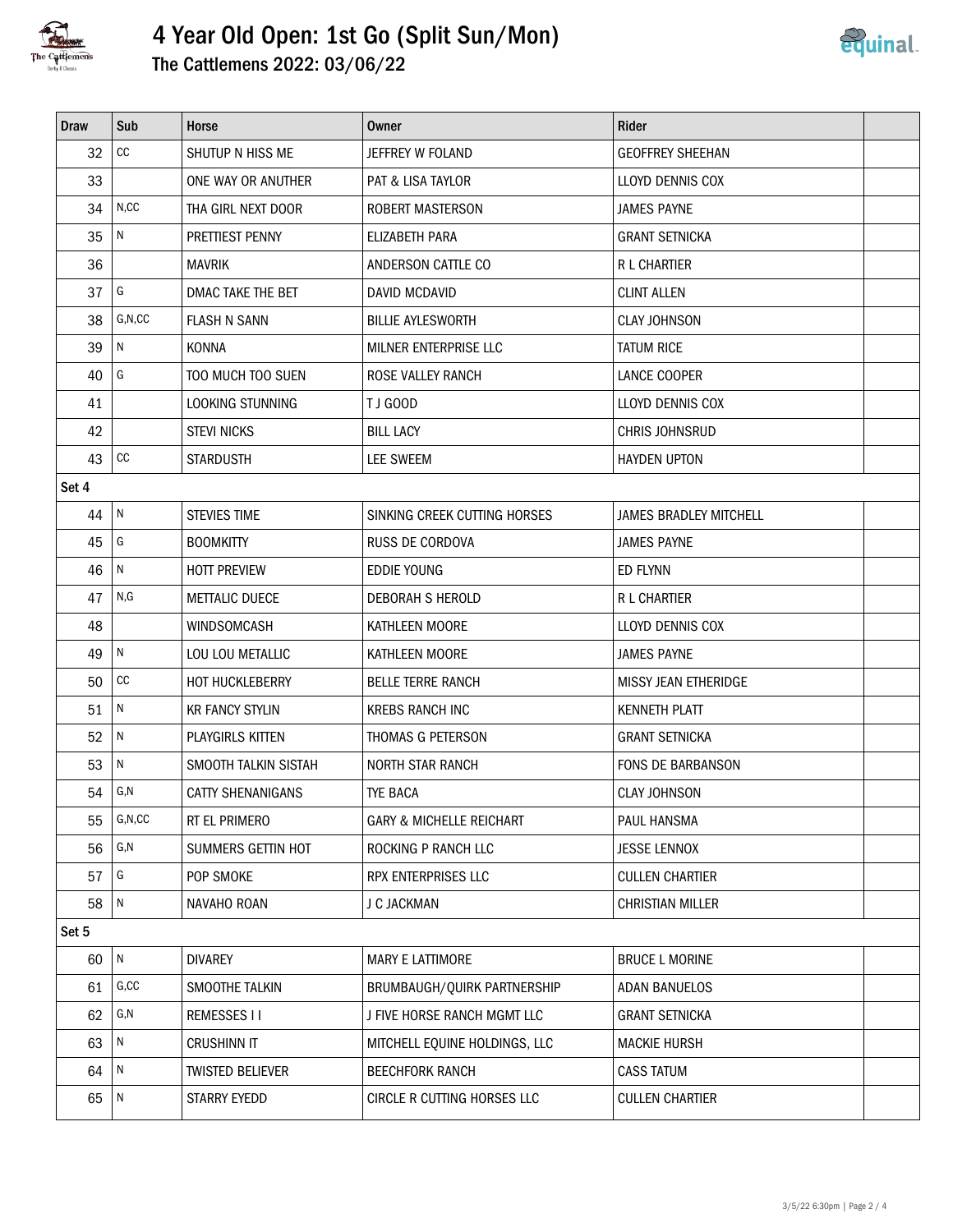

## 4 Year Old Open: 1st Go (Split Sun/Mon) The Cattlemens 2022: 03/06/22



| <b>Draw</b> | Sub               | Horse                    | <b>Owner</b>                  | Rider                  |  |  |
|-------------|-------------------|--------------------------|-------------------------------|------------------------|--|--|
| 65.1        | ${\sf N}$         | <b>ENTA SANNMAN</b>      | <b>BAR-N-RANCHE INC</b>       | PAUL HANSMA            |  |  |
| 66          |                   | TWO SMOOTH SHOES         | KATHLEEN MOORE                | LLOYD DENNIS COX       |  |  |
| 67          | $\mathop{\rm CC}$ | PURDYS REBEL             | KATHLEEN MOORE                | <b>JAMES PAYNE</b>     |  |  |
| 68          |                   | <b>SINN CITY</b>         | <b>BEECHFORK RANCH</b>        | MICHAEL COOPER         |  |  |
| 69          |                   | <b>ROSALITTA</b>         | <b>CLAY JOHNSON</b>           | LLOYD DENNIS COX       |  |  |
| 70          | N                 | NOMADICCAT               | <b>NORTH STAR RANCH</b>       | FONS DE BARBANSON      |  |  |
| 71          | G, N              | <b>CREEKS REY</b>        | <b>BITTERROOT RANCH LLC</b>   | <b>TARIN RICE</b>      |  |  |
| 72          |                   | ATTAKAPAS                | <b>JIM KARHAN</b>             | <b>RUSS WESTFALL</b>   |  |  |
| 73          |                   | MISS CALLIE REY          | <b>JIM CRAWFORD</b>           | <b>TARIN RICE</b>      |  |  |
| 74          | N                 | <b>RONISH</b>            | <b>TERRI E BROWN</b>          | <b>CULLEN CHARTIER</b> |  |  |
| Set 6       |                   |                          |                               |                        |  |  |
| 75          |                   | <b>GIMMEE A BREAK</b>    | FAZENDA BARRINHA CORPORATION  | ARMANDO COSTA NETO     |  |  |
| 76          |                   | OPUS SPECIAL             | JAMES RUSH KARHAN             | <b>RUSS WESTFALL</b>   |  |  |
| 77          |                   | <b>MOMS SMART BABE</b>   | JAN K RUTLEDGE                | <b>KENNETH PLATT</b>   |  |  |
| 78          | $\mathsf{N}$      | <b>BOON TO BE A STAR</b> | <b>LACHLAN PERKS</b>          | <b>BRUCE L MORINE</b>  |  |  |
| 79          | N, CC             | <b>REYELLLA</b>          | CHRIS BRENGARD                | <b>MATT MILLER</b>     |  |  |
| 80          | $\mathsf{N}$      | SMOOTH LIZZYLENA         | <b>SLATE RIVER RANCH</b>      | <b>JOHN MITCHELL</b>   |  |  |
| 81          | ${\sf N}$         | SMART REBEL KITTY        | BUCK CREEK QUARTER HORSES LLC | <b>CLAY JOHNSON</b>    |  |  |
| 82          | $\mathsf{N}$      | SEE ME TALK              | <b>COALSON ACRES</b>          | <b>TATUM RICE</b>      |  |  |
| 83          | $\mathop{\rm CC}$ | THE HOTTIST              | MICHAEL WOOD                  | <b>MATT MILLER</b>     |  |  |
| 84          | $\mathsf{N}$      | <b>TALKIN CATS</b>       | <b>JAMIE LYNN HILL</b>        | <b>JAIME SNIDER</b>    |  |  |
| 85          | ${\sf N}$         | HOT NIGHT ROLL           | ROB KUIPER                    | RUSSELL K ELROD        |  |  |
| 86          |                   | SMOOTH AND ICY HOT       | CARROLLS CUTTING LLC          | R L CHARTIER           |  |  |
| 87          | $\overline{N}$    | SUEN TOO SPOOK           | ROBERT THIGPEN JR             | <b>GRANT SETNICKA</b>  |  |  |
| 88          |                   | TELES SHEZ SPICY         | KATHLEEN MOORE                | <b>JAMES PAYNE</b>     |  |  |
| 89          | G, CC             | POCKET KINGS             | KIRA C WRIGHT                 | <b>ADAN BANUELOS</b>   |  |  |
| Set 7       |                   |                          |                               |                        |  |  |
| 90          |                   | SISTERZ CASH             | <b>ABRIAN BASS</b>            | <b>BOYD RICE</b>       |  |  |
| 91          |                   | REY VON HICAPOO          | <b>LIBBY ELLIOTT</b>          | <b>CASS TATUM</b>      |  |  |
| 92          | G,N               | DMAC BIG TALKER          | DAVID MCDAVID                 | <b>CLINT ALLEN</b>     |  |  |
| 93          | $\mathsf{N}$      | METALLIC MOMMA           | ROCKING P RANCH LLC           | <b>JESSE LENNOX</b>    |  |  |
| 94          |                   | POSH SPYCE               | PLANTATION FARMS LLC          | <b>ADAN BANUELOS</b>   |  |  |
| 95          | $\,$ N            | PLANO HOT                | <b>LACHLAN PERKS</b>          | <b>NEIL ROGER</b>      |  |  |
| 96          | G                 | DONT LOOK FOR TROUBL     | <b>CIRCLE Y RANCH</b>         | <b>DALTON VICAR</b>    |  |  |
| 97          |                   | TELET LIKE IT IS         | JOHN MCGRAW                   | <b>CARA BREWER</b>     |  |  |